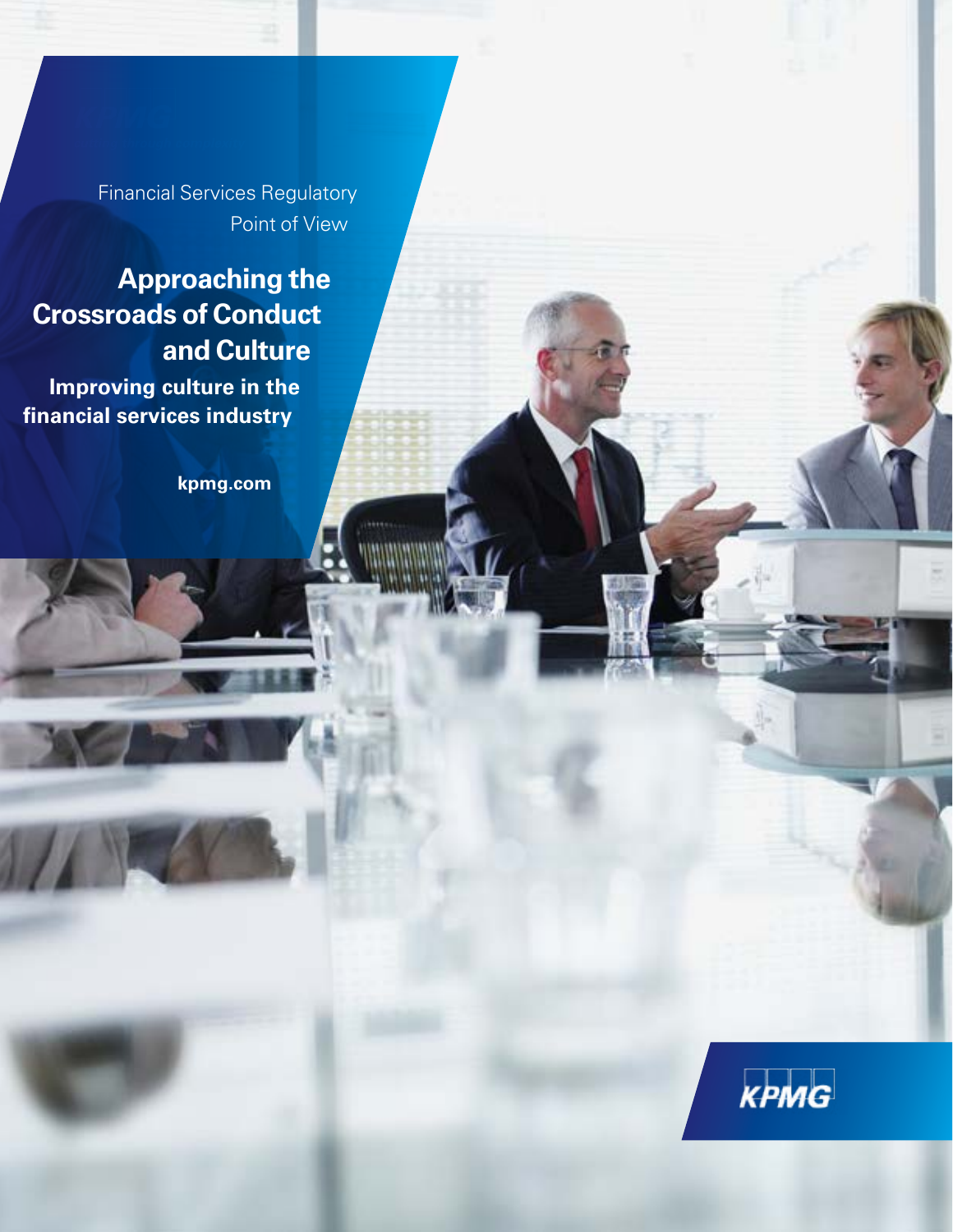

# **Contents**

| Introduction                          |    |
|---------------------------------------|----|
| Culture as the Root of Misconduct     | 2  |
| <b>Indicators of Culture</b>          | 4  |
| Influencing Culture: KPMG's Framework | 7  |
| Improving Culture: What to do         | 8  |
| Conclusion                            | 13 |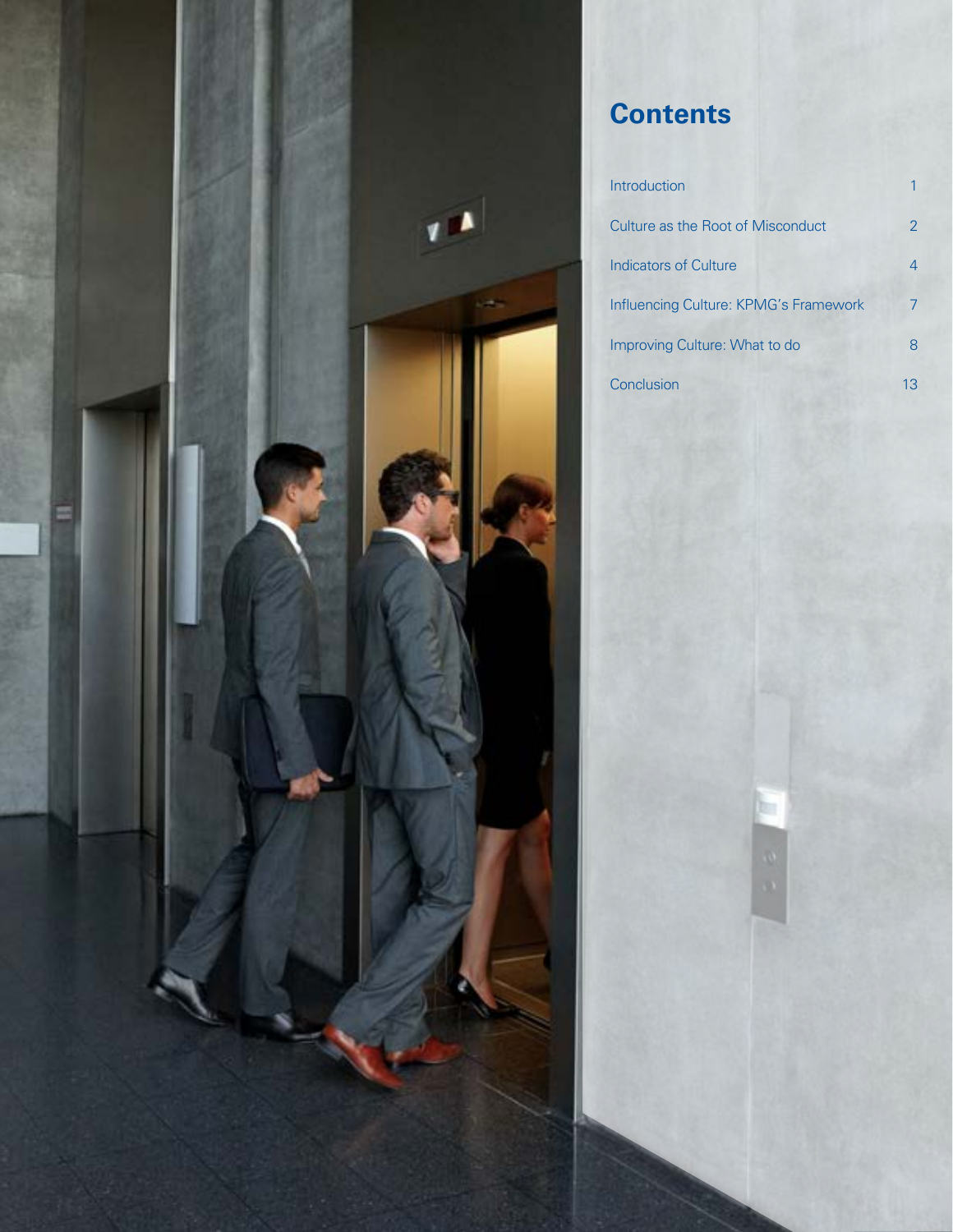# **Introduction**

Nearly eight years after the financial crisis, instances of misconduct (i.e., professional misbehavior, ethical lapses, and compliance failures<sup>1</sup>) continue to be reported in the press with troubling frequency, many of which have resulted in widespread financial impacts to customers and the markets, and significant monetary and reputational costs to financial firms. Coverage includes activities across the spectrum of the financial services industry, striking an uncomfortable contrast with the intensity of effort the industry and the regulators have focused on reforming and remediating the weaknesses that were brought to light. Overall, this environment has further strained the public's failing trust in the integrity of the financial services industry as a whole, including the people it employs and the markets it supports. The critical question now is what must happen, or what must the public see, in order to trust that the industry is working to meet a threshold of care for their customers and the markets?

KPMG LLP believes that for financial services firms to regain the public trust, they will need to rebuild and enhance their relationships with customers, regulators, and shareholders to ones that are based on truth and fair dealing, uprightness, honesty, and sincerity. Further, the firms must behave according to sound moral and ethical principles that are nurtured and supported by a strong, positive culture, one that promotes and reinforces "doing the right thing" at every level of the organization—notably a respect for the letter and spirit of the law, and placing the interests of customers at the center of the business strategy. Such a culture would serve to strengthen a firm's reputation and the life of its brand, sustain the business into the future, and should prove to be the best defense against material misconduct and heightened regulatory interest. The regulators will likely take progressively harsher actions against firms and individuals should material misconduct fail to abate, and in an effort to accelerate correction or stem any potential for systemic risk, they may also move toward imposing explicit requirements to tie culture to prudential supervision and regulation.



**Deborah Bailey** Managing Director

Risk Culture Lead Financial Services Regulatory Risk

"Everyone recognizes that something went wrong and needs to be fixed. The frustration that comes through is that despite huge focus and attention and expenditures and fines and consequent actions by the regulators, there's still a sense that the fixing hasn't finished yet and that it's not reaching down to the grass roots of some organizations."2

Elizabeth Corley, Chief Executive Officer of Allianz Global Investors, February 19, 2015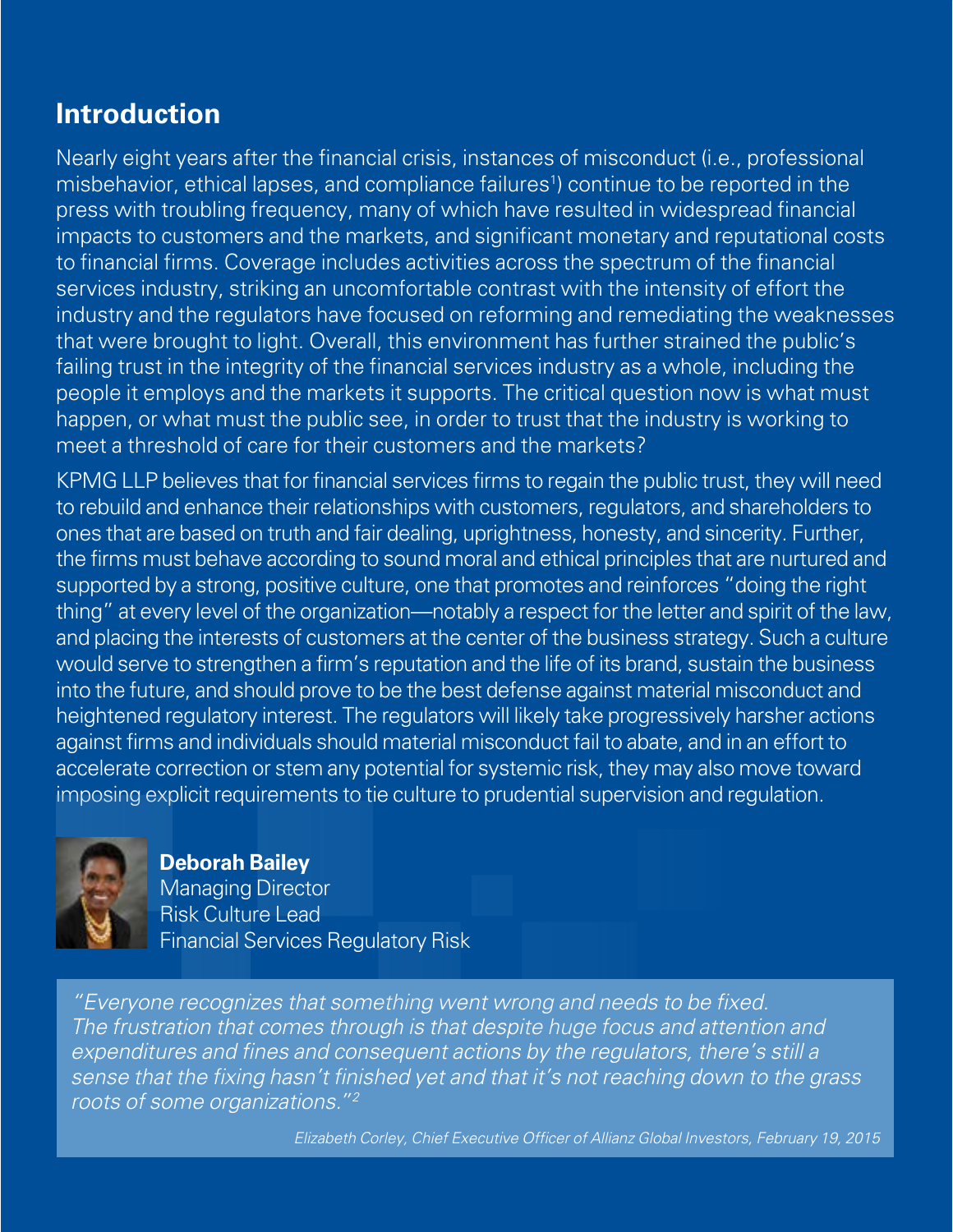# CUI TURF AS THE **ROOT OF MISCONDUCT**

Following the financial crisis, lawmakers and regulators in the United States and abroad, passed rules requiring financial institutions to implement stronger governance structures, including the establishment of effective risk appetite frameworks. These efforts were supported by a presumption that the application of risk controls and compliance management systems should be applied across the enterprise and over product life cycles, and, as such, would resolve both financial stability and misconduct issues with a focus on the sustainability of business. For culture, this has not proved to be the answer. Breakdowns in conduct have continued to occur despite this heightened attention, clarifying for regulators that the solution to material misconduct cannot be achieved simply by requiring firms to develop new policies to coincide with prescribed procedures.

"...clearly regulators and firms still require rules to function effectively. But experience tells us red tape is more easily hurdled than principles. So as we move forward, firms will begin to see themselves held up against stricter ethical standards."

Martin Wheatley, Chief Executive of the U.K. Financial Conduct Authority, March 4, 2014

The regulatory focus has now turned to shortcomings in the prevailing culture of the financial services industry as the root cause for continued misconduct. More simply, they equate poor conduct with poor culture. The regulators suggest the scale and scope of the incidences of misconduct since the financial crisis have been too large to assume that merely a few "bad actors" are responsible; the actions must therefore stem from the prevailing attitudes and behaviors rewarded within the firms more widely.

Regulators hold Board members and senior management, as the leadership of their organizations, directly responsible for establishing and maintaining their firms' culture and now expect them to push their organizations toward cultural and ethical change. The regulators suggest that to restore public trust, it is imperative that each firm implement business strategies that place the interests of customers (retail, commercial, and wholesale) and the integrity of the markets ahead of profit maximization. That is, they must conduct business in the "right" way (i.e., right price, right allocation,

right product, fair treatment followed by ongoing execution) – doing what they "should" rather than what they "can." Beyond this directive, limited regulatory guidance has been made available and firms are largely responsible for defining their own parameters of a "good culture."

"…regardless what supervisors want to do, a good culture cannot simply be mandated by regulation or imposed by supervision."3

William C. Dudley, President and Chief Executive Officer of the Federal Reserve Bank of New York, October 20, 2014

The risk of misconduct will remain a current and pressing concern as firms individually, and the industry more broadly, take steps to instill cultural changes that promote good actions and good conduct. As Martin Wheatley, Chief Executive of the U.K. Financial Conduct Authority has observed, "The conundrum for leaders here is that it's clearly more problematic to manage so-called 'soft risks' – such as behaviors, choices, and values – than it is to set controls and ratios that are governed by mathematical models.<sup>4"</sup> Firms must show that the root causes of the behaviors precipitating the crisis are being taken seriously and will be fully addressed. Regulators will need to see what actions firms are taking to assess and improve their risk culture as well as the commitment of the Board and senior management to execute the necessary changes through to fruition. Regulators will also look closely at the degree to which line and middle managers, who are frequently responsible for implementing organizational changes and strategic initiatives, are committed to adopting and manifesting the required cultural

"…if those of you here today as stewards of these large financial institutions do not do your part in pushing forcefully for change across the industry, then bad behavior will undoubtedly persist. If that were to occur, the inevitable conclusion will be reached that your firms are too big and complex to manage effectively. In that case, financial stability concerns would dictate that your firms need to be dramatically downsized and simplified so they can be managed effectively. It is up to you to address this cultural and ethical challenge."5

William C. Dudley, President and Chief Executive Officer of the Federal Reserve Bank of New York, October 20, 2014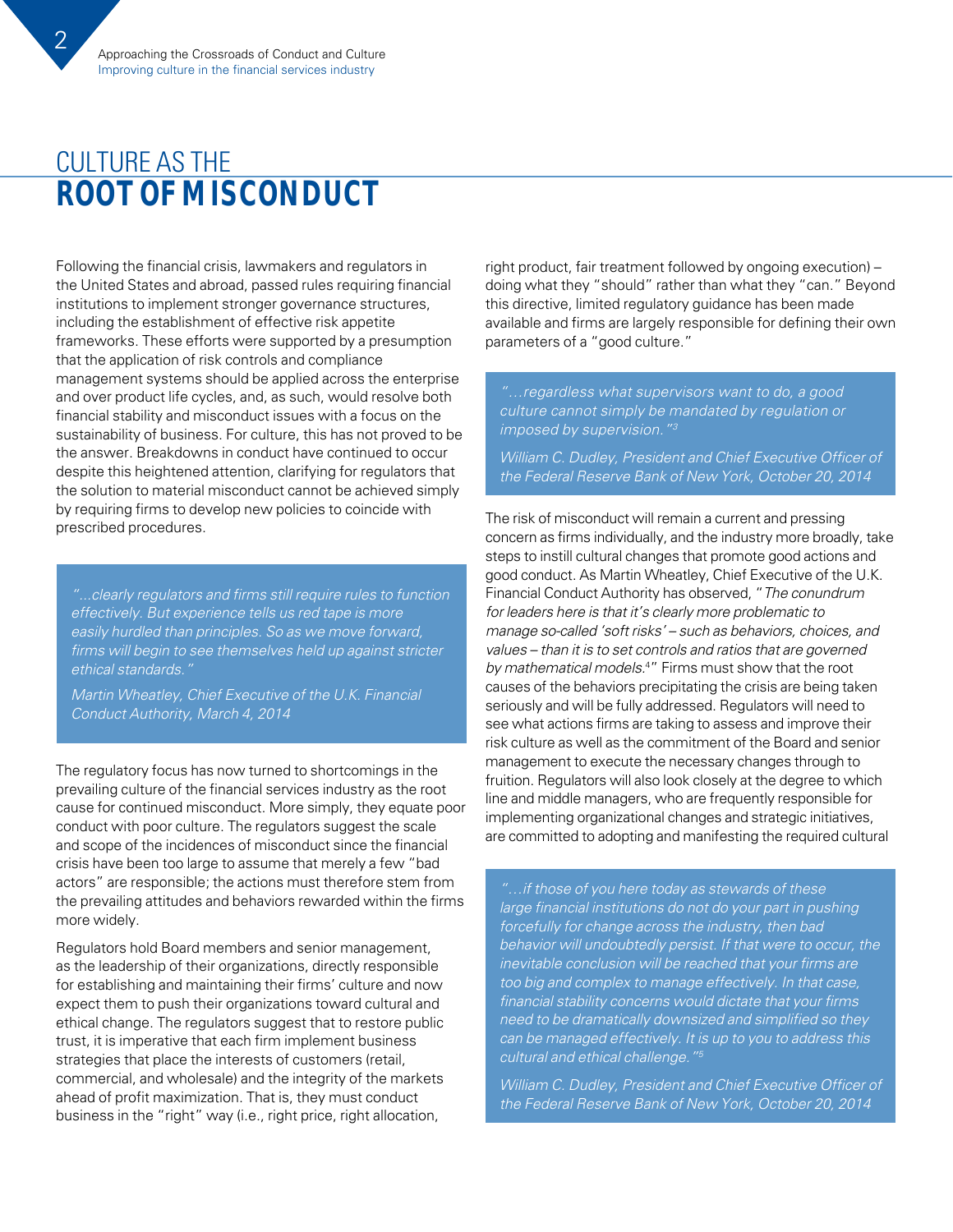change. Where the Board and management may fall short, the regulators will rely on available authorities to effect change and correct shortcomings identified through the supervisory process, including product interventions, restrictions on business lines, capital requirements, and public enforcement

actions. In the near term, the scale of fines, though already quite significant, will likely remain elevated and could escalate.

The radical and possible implications of William Dudley's statements (see page 2) should not be underestimated.



## **FACTORS IDENTIFIED AS CONTRIBUTING TO FAILURES OF CULTURE INCLUDE:**

#### **LACK OF CLEAR CORPORATE VALUES AND PRIORITIES**

A **lack of clear corporate values and priorities**, such that employees may not know the firm's values and priorities, or the expected behaviors, or may witness employees being rewarded (or not penalized) for behaviors that are inconsistent with the stated values and priorities of the firm.

## **GOVERNANCE GAPS**

 $\circledcirc$ 

 $\boldsymbol{\Theta}$ 

**Governance gaps**, such as where micro-cultures operate within specific groups or business lines according to values and principles that are inconsistent with the stated values and priorities of the firm, or when multiple management layers block clear lines to senior management's values and expectations creating opportunities for misinterpretation or misinformation. Governance gaps can also be related to issues with information sharing, technology constraints, measuring the effectiveness of compliance, and independent testing and review.

### **COMPETING OBJECTIVES**

 **Competing objectives**, such as a priority on short-term financial performance statistics rather than long-term franchise sustainability, or a focus on revenue goals without consideration of compliance costs.

#### **SKILLED EMPLOYEES – EMPLOYEE MOBILITY**

Increased competition for **skilled employees** combined with increased **employee mobility**, which can generate a focus on short-term benchmarking for performance and compensation and inhibit the development of firm loyalty and desire to protect the firm's brand.

### **INCREASING COMPLEXITY**

**Increasing complexity** in the size and scope of financial services organizations, as well as in the types of product and service offerings.

### **SHIFTS IN THE BUSINESS MODEL**

ร

**Shifts in the business model**, such as an increasingly depersonalized approach to the business caused by moving away from a client-based orientation, which focuses on building long-term relationships, to a transaction-based orientation, which generally reduces customers to the role of a trading partner or counterparty, or the introduction of "cross-subsidy" models, where one product or service is supported by revenues generated from another product or service, which can promote adverse sales behavior or result in customer detriment.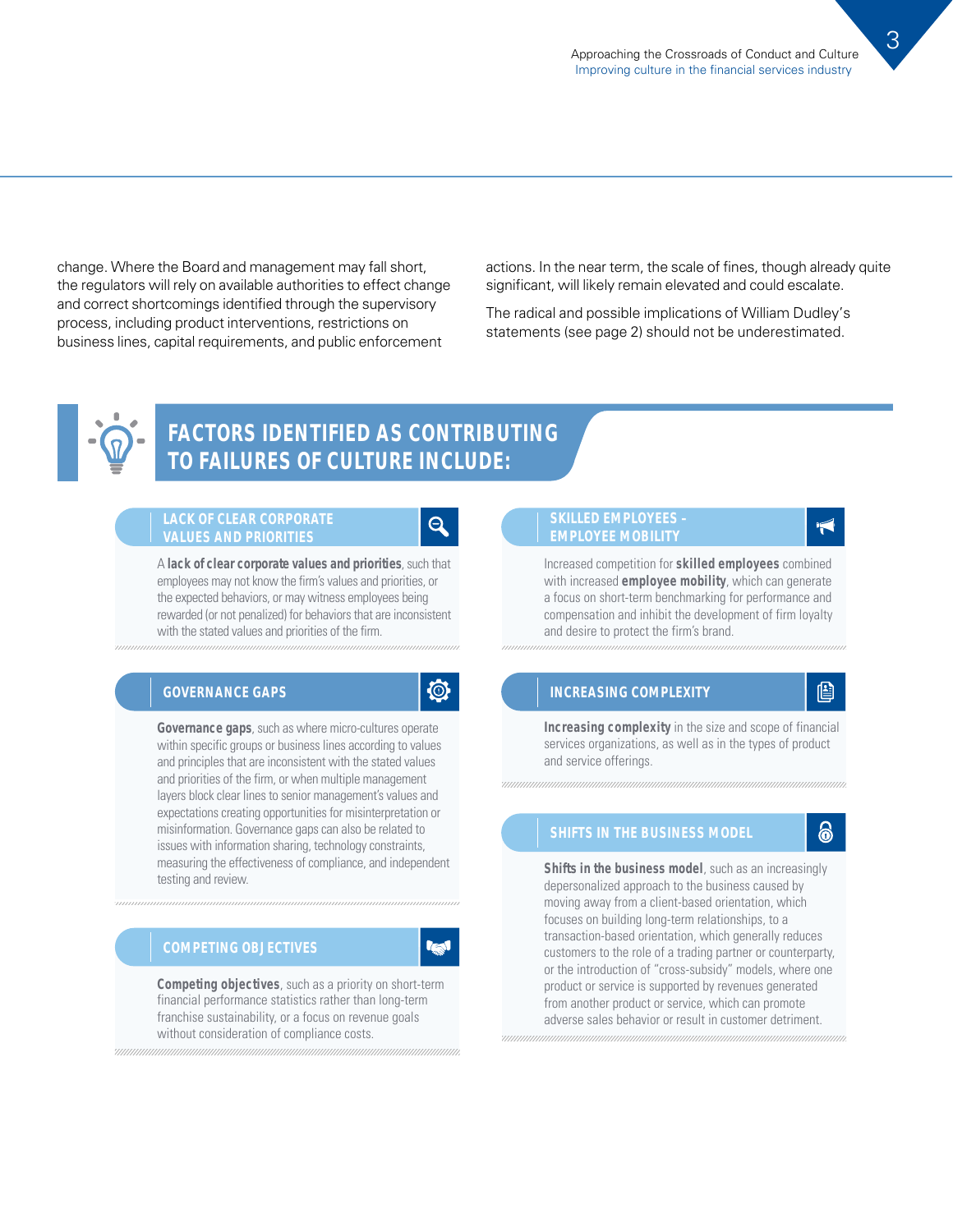# Indicators of **CULTUrE**

Culture is the intangible that is reflected in the choices and behaviors, or conduct, of a firm's employees. It has been described as "the implicit norms that guide behavior in the absence of regulations or compliance rules—and sometimes despite those explicit restraints. [It] exists within every firm whether it is recognized or ignored, whether it is nurtured or neglected, and whether it is embraced or disavowed."6

The values, goals, and priorities chosen by a firm to define "business success" work together to create a firm's culture. A "good culture" is marked by specific values—integrity, trust, and respect for the law—carried out in the spirit of a fiduciarytype duty toward customers (that is, keeping the customer's best interest at the heart of the business model) and a social responsibility toward maintaining market integrity. It embodies the "ethic of reciprocity"7 at all points of interaction between a firm and its customers and between the individuals that compose the firm, fostering an environment that is conducive to timely recognition, escalation, and control of emerging risks and risk-taking activities that are beyond a firm's risk appetite.

#### **Indicators of a "good culture" include:8**

- **• Tone from the top** The board and senior management set the core values and expectations for the firm and their behavior is consistent with those values and expectations
- **Accountability** All employees know the core values and expectations as well as that consequences for failure to uphold them will be enforced
- **• Effective Challenge** At all levels, decision making considers a range of views, practices are tested, and open discussion is encouraged
- **• Incentives** Financial and nonfinancial compensation available to all levels of employees reward behaviors that support the core values and expectations.

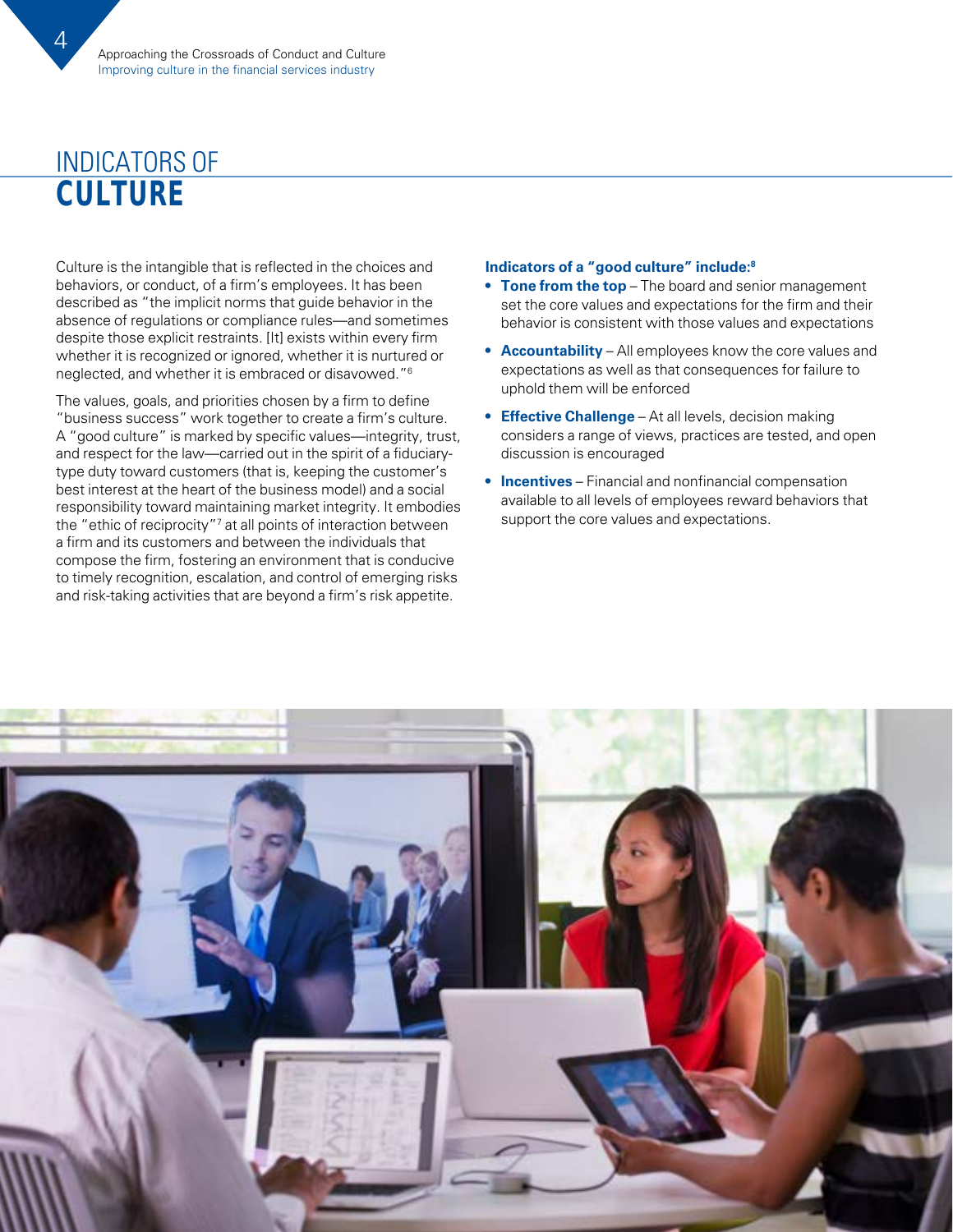### **CULTURE CAN:**  $Q$ **REDUCE PROMOTE**  $\blacktriangledown$ The risk of misconduct. Innovation and new product development designed to serve customers.  $\circledcirc$ **ATTRACT AND RETAIN** 图 **DIMINISH** The risk of regulatory scrutiny and the risk of related Highly qualified talent that similarly values a supervisory action and monetary fines, as well as strong positive culture behavior, and reduce diminish other potential costs, such as operating or counterproductive behavior and employee turnover. capital charges. 6 **PROTECTSTRENGTHEN IGN** The life of the brand. Asset quality.

## **ENHANCE**

- A firm's reputation with:
- Customers/clients (who perceive the firm to be looking out for their interests)

**A STRONG AND POSITIVE** 

- Employees and management (who have an alliance with a positive corporate citizen)
- Shareholders

*mmmmmn* 

• Regulators (who perceive the firm to be less risky, i.e., more "safe and sound").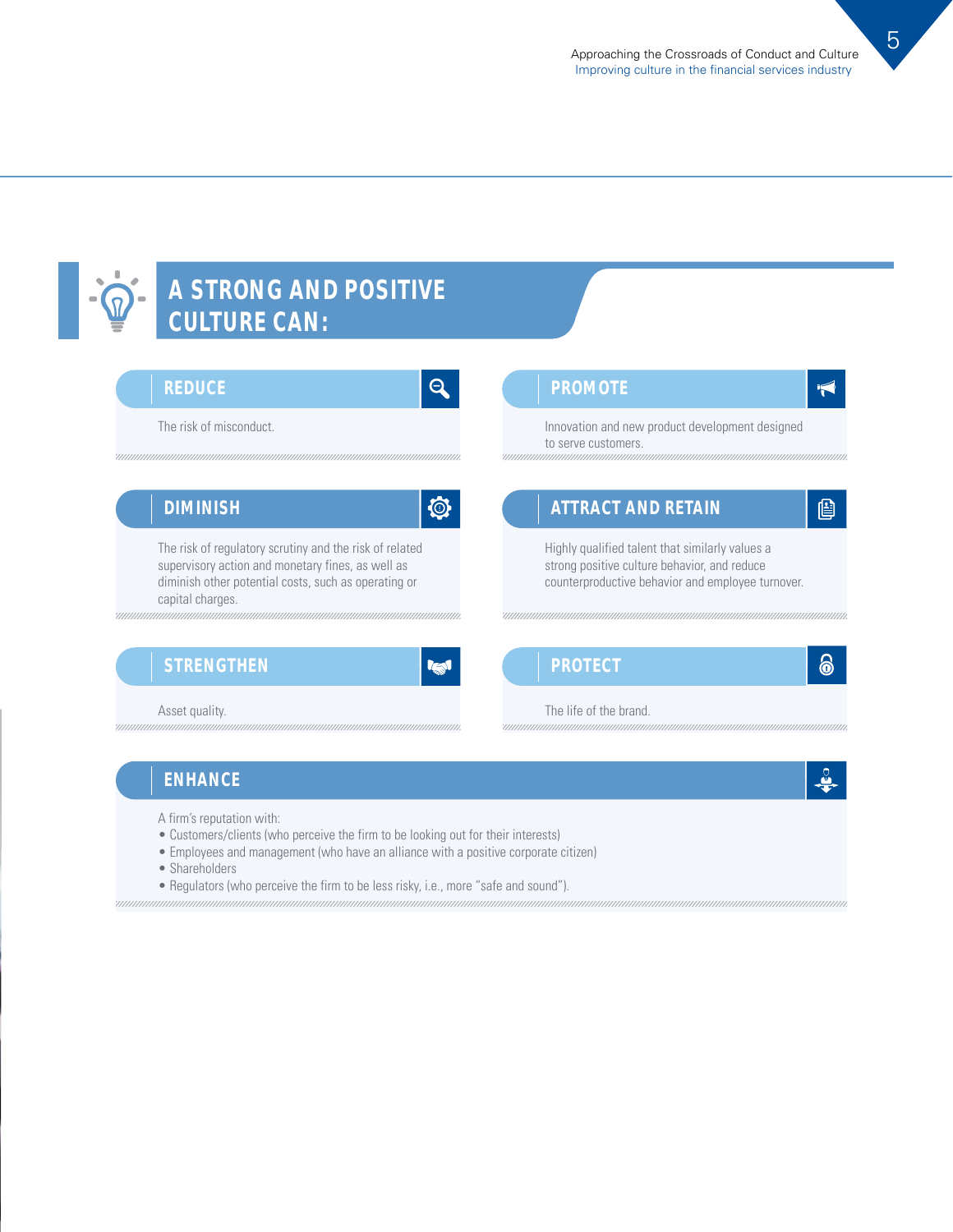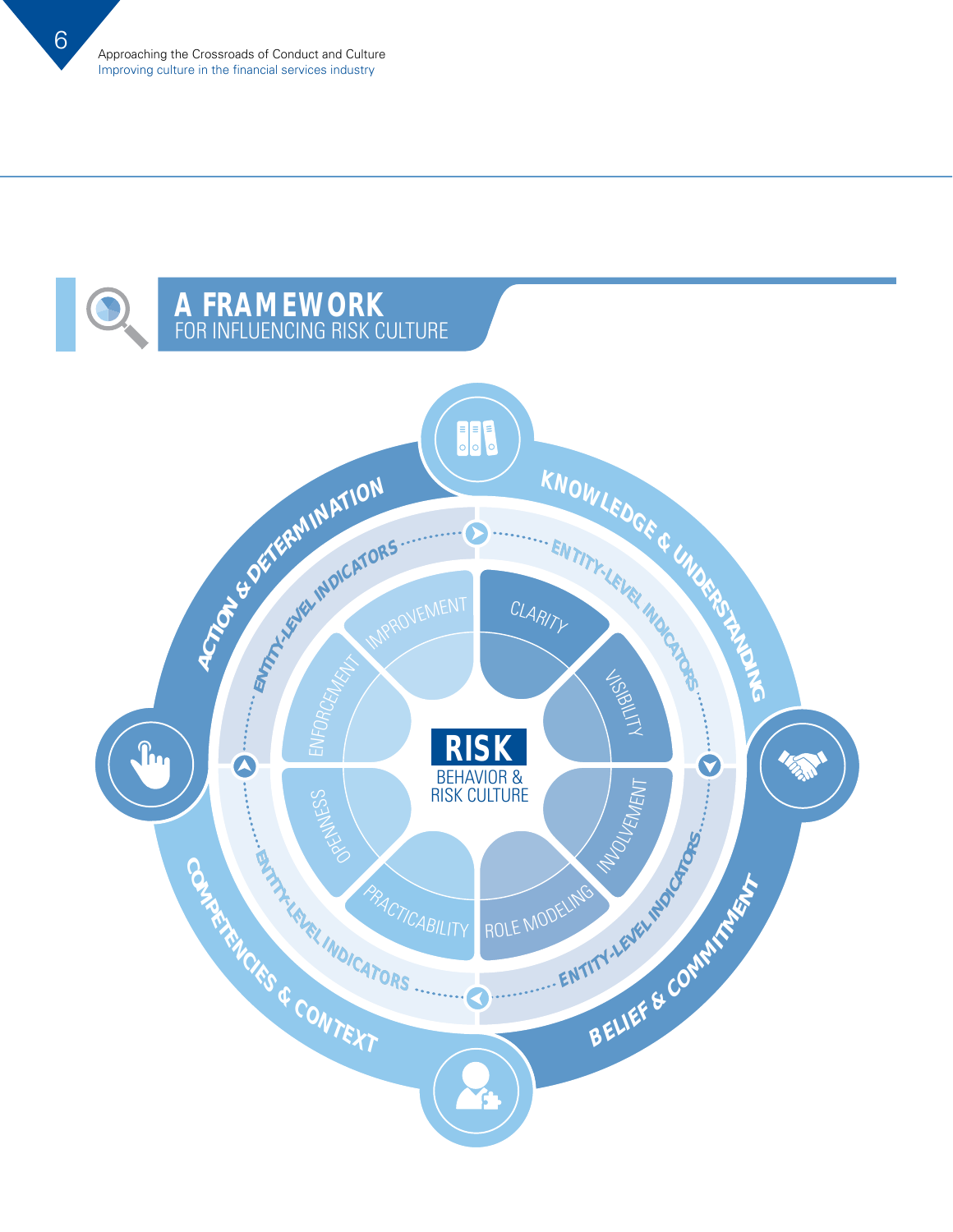# INFLUENCING CULTURE: **KPMG'S FrAmEWOrk**

It is possible for an organization to evaluate its culture as well as to measure the system of values and behaviors throughout the organization that shape risk decisions. KPMG has developed a conceptual framework to aid in this assessment.

The framework is broadly organized around the following four categories that capture key aspects of influencing behavior changes:

- **• Knowledge and Understanding** Employees need to understand what is expected of them and how their actions impact the organization
- **• Belief and Commitment** Employees must believe in the value added by risk management, and must be committed to the firm's risk appetite and risk management approach
- **• Competencies and Context** Employees have the skills necessary to complete what is asked of them, and feel comfortable to ask questions or pose challenge
- **Action and Determination** An organization must have the determination to consistently and persistently apply the risk strategy and to make use of mistakes and failures to identify areas for enhancement or improvement.

Ensuring that people within an organization behave with integrity and in accord with the values and goals of the firm depends upon the balance between the firm's stated rules and expectations, referred to as the entity-level instruments, and other factors that frame and condition an individual's expectations of proper behavior, the cultural drivers. The entity-level instruments and cultural drivers work together, and both elements are needed to control the risk culture. Where the stated rules and expectations are inconsistent with the behaviors that are rewarded, the prevailing culture will not reflect the stated values or the desired culture.

**Entity-level instruments** guide an individual's behavior toward the firm's stated values and goals. They are based on the key risks derived from the firm's business strategy and include, among other things: laws and regulations; policies, procedures, and controls; governance structures and reporting lines; defined roles and responsibilities; codes of conduct and ethics; skills requirements and training programs; and compensation and reward structures.

**Cultural drivers** are abstract but discernable factors that can influence an individual's behaviors. Cultural drivers include:

- **Clarity** Employees at all levels need to understand what is expected of them and how their behavior contributes to the overall performance of the organization. The entity-level instruments must be clearly written, accurate, concrete, and complete, giving clarity to acceptable and unacceptable behavior.
- **• Visibility** Employee behavior is transparent within the organization and employees understand how their behavior can impact others. Recognition is given to those that uphold the firm's values.
- **Involvement** All employees know the values and expectations of the firm and feel accountable for upholding them and for promoting the goals and strategies of the organization. Employees feel trusted and involved, and believe that their views will be heard.
- **• Role modeling** The Board of Directors and senior management set the core values and expectations for the firm and, along with all levels of management, live the values and lead by example.
- **Practicability** The goals and targets set for the organization, business lines, teams, and individuals correspond to the risk appetite of the firm and its overall risk strategy. In addition, they are practical to apply, realistic, and achievable. Employees are enabled to do what is requested of them.
- **• Openness** People at all levels must feel comfortable to discuss issues and dilemmas that arise in an atmosphere that is accepting of challenge and assures mutual respect.
- **• Enforcement** The system of rewards and punishments must be clear, explicit, directly related to the values and goals of the firm, and consistently enforced. When the rewards and punishments are inconsistent with the values and goals, employee behaviors will shift toward the behaviors that are rewarded.
- **Improvement** Incidences of mis-behavior and "near misses" are evaluated to determine potential risks, and employees feel that they learn from their mistakes and can share ideas for improvement.

The entity-level instruments and cultural drivers work together to influence the choices and behaviors that individuals make within an organization, and adjustments to some or all of them may be warranted to facilitate the balance needed to bring about a desired culture.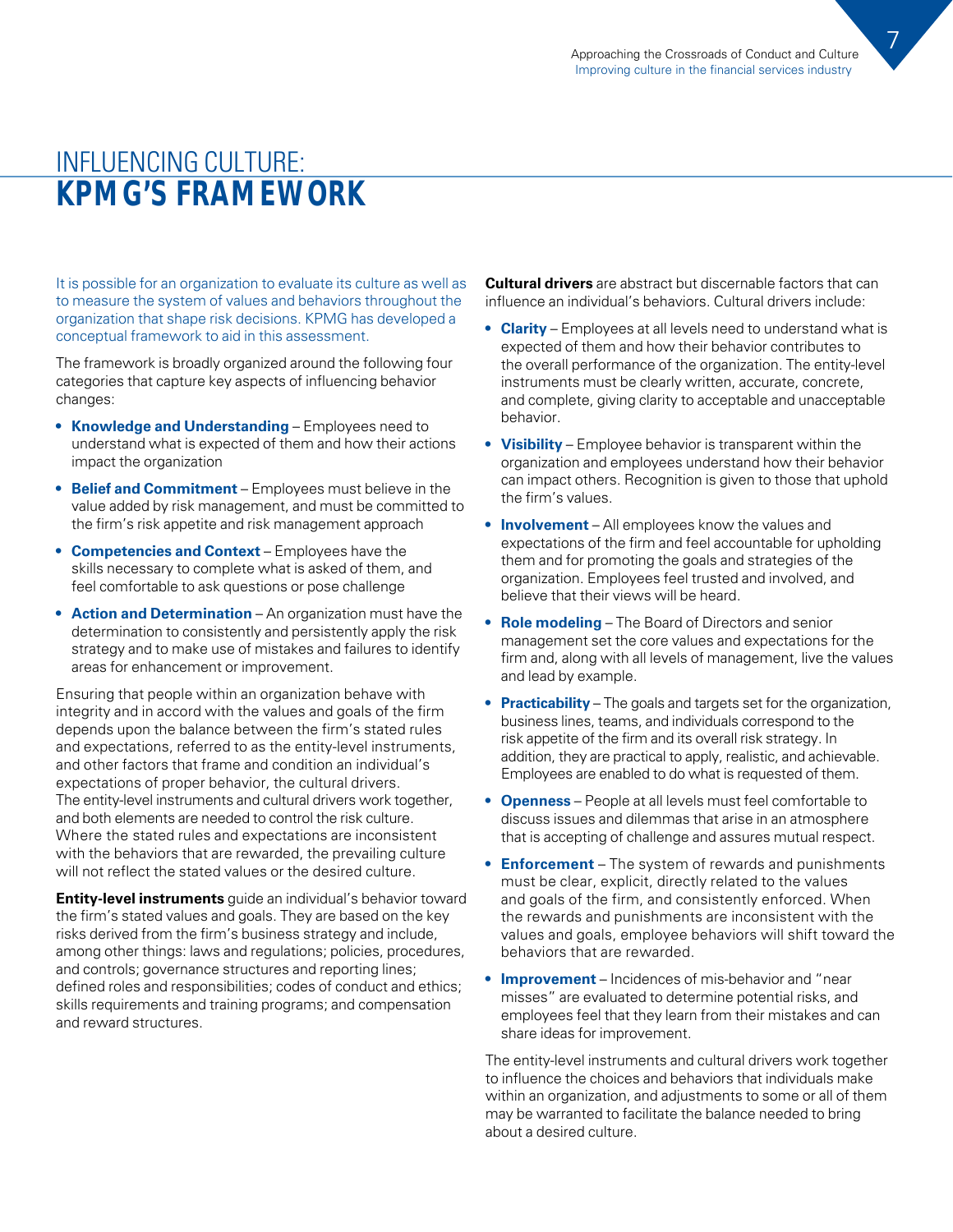# IMPROVING CUI TURF **WHAT TO DO**

There are three steps management needs to take to strengthen risk culture: assess, analyze, and improve.

#### **Assess**

Board members and senior management, with the assistance of line and middle management, must initially assess the current culture within their organization. To gain a full understanding, they should:

- Determine if values, goals, and expectations have been established for the firm and whether they were developed by the Board and senior management.
- Evaluate whether the values, goals, and expectations have been conveyed throughout the organization, giving consideration to whether they are:
	- Coordinated
	- Communicated to all employees and available in writing
	- Reinforced through public statements and actions of Board members and senior management that show support for these values and their importance to the franchise value of the firm
	- Reinforced through the statements and actions of middle management in a manner that is consistent with the statements and actions of the Board and senior management.
- Review the entity level instruments and the cultural drivers for consistency with the established values, goals, and expectations.
- Assess whether employees understand the stated values, goals, and expectations, as well as their perception of whether the values, goals, and expectations are supported by the culture of the organization. Such assessments can be based on a variety of sources, including personal interviews, information gathering workshops, "town hall" meetings, hotline reporting, and independent perception surveys.
- Solicit the perceptions of key customers regarding whether, in their experience, the values, goals, and expectations of the organization are supported by the culture. Such information might be obtained through personal interviews, informationgathering workshops, and independent perception surveys.
- Review additional sources of feedback, including consumer complaints and social media Web sites.

#### **Analyze**

Based upon the information gathered, senior management can begin to qualitatively analyze the firm's current culture, employing additional workshops and interviews to ascertain a deeper understanding of the relationship between the different elements of the framework (the entity-level instruments and the cultural drivers). Consideration should be given to whether certain of the entity-level instruments or cultural drivers could be strengthened to better promote behaviors that support the desired culture, and plans to address any identified gaps should be developed.

Importantly, the analysis should also consider whether the stated values, goals, and expectations should be strengthened to better articulate and promote a strong, positive culture.

The analysis should take stock of certain types of attributes that generally support a positive culture, including, among others:

- Modeling of desired behaviors visible at the Board, senior and middle management levels
- Complying with the letter and spirit of the law
- Serving the needs and the best interests of the customer (e.g., as reflected in product design and customer targeting or how customer interactions are captured, observed, and managed)
- Emphasizing "how" revenue is generated rather than "how much" revenue is generated
- Self-policing, self-identification and correction, and selfreporting of misconduct
- Rewarding behaviors that align with the values, goals, and expectations, and imposing penalties for conduct failures (employees should be aware of the penalties for misconduct)
- Ensuring individuals at all levels (Board, senior and middle management, and staff) have the necessary knowledge and skills to perform the duties of their role
- Assessing the quality, effectiveness, and execution of the compliance program across the company
- Escalating risks in a timely manner
- Responding to customer complaints
- Accepting challenge at all levels
- Tying incentives to the long-term enterprise value of the firm rather than its short-term performance or share price.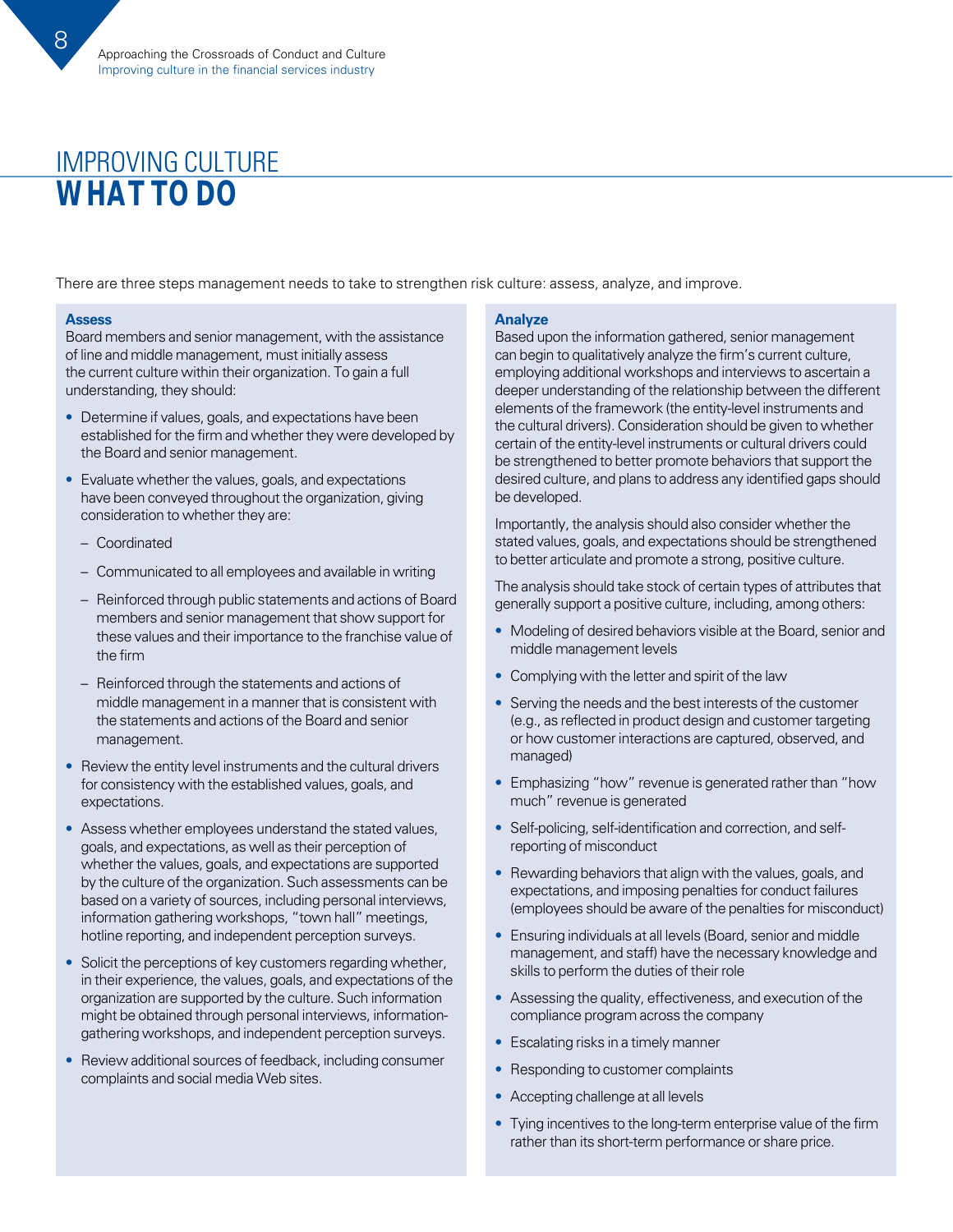### **Improve**

With a clearer picture of the culture that functionally exists within the organization, the Board and senior management can begin to develop a plan to actively establish a set of values, goals and expectations that sustain a strong, positive culture and encourage consistent employee behavior. It is critical to anticipate the process will be lengthy and iterative, requiring continuous management, measurement, and reinforcement.

The plan must hinge on the leadership of the Board and senior management, who will establish (or confirm) the firm's values, goals, and expectations, and, in turn, must demonstrate through their personal actions and decisions the importance the organization places on those attributes. Similarly, senior management should be visible proponents of the plan, conducting "town hall" meetings, personally encouraging feedback, and establishing direct communication lines with middle management to support their role in further nurturing the firm's values, goals and expectations to all levels of the organization. Senior management should also maintain an ongoing dialogue with customers, investors, regulators, and other stakeholders to evaluate external perceptions of the firm's culture and the potential need for adjustments.

To be sustainable, the firm's values, goals, and expectations must be reflected in all facets of the organization, including its corporate strategies, risk governance frameworks, business models, affiliations and alliances, product and service offerings, recruitment and retention, and workplace environment. To manage the breadth and depth of this application, it is advisable to consider:

- Developing measures and metrics to assess the effectiveness of efforts to communicate the firm's stated culture (values, goals, expectations) and employees' adherence to those standards (e.g., frequency of problems, magnitude of problems)
- Developing attributes to measure the firm's effectiveness at meeting its goals with regard to fiduciary duty and market integrity, including ongoing surveys of customer experience, assessments of consumer complaints and social media as well as monitoring for emerging industry risks
- Promoting escalation channels to encourage effective challenge, employee participation, and commitment to maintaining the desired culture
- Proactively assessing potential risks to the firm/brand based on identified issues within the firm as well as issues identified within the industry.

#### A strong compliance culture drives compliance accountability.

The current heightened regulatory landscape, marked by a multitude of regulatory changes, significant fines and penalties, and growing concerns over reputation risk, demands enhancements to the current compliance management program and presents a case for change, a compliance transformation, that is built on an expectation of expanded accountability for compliance and the integration of compliance into all facets of the business model.

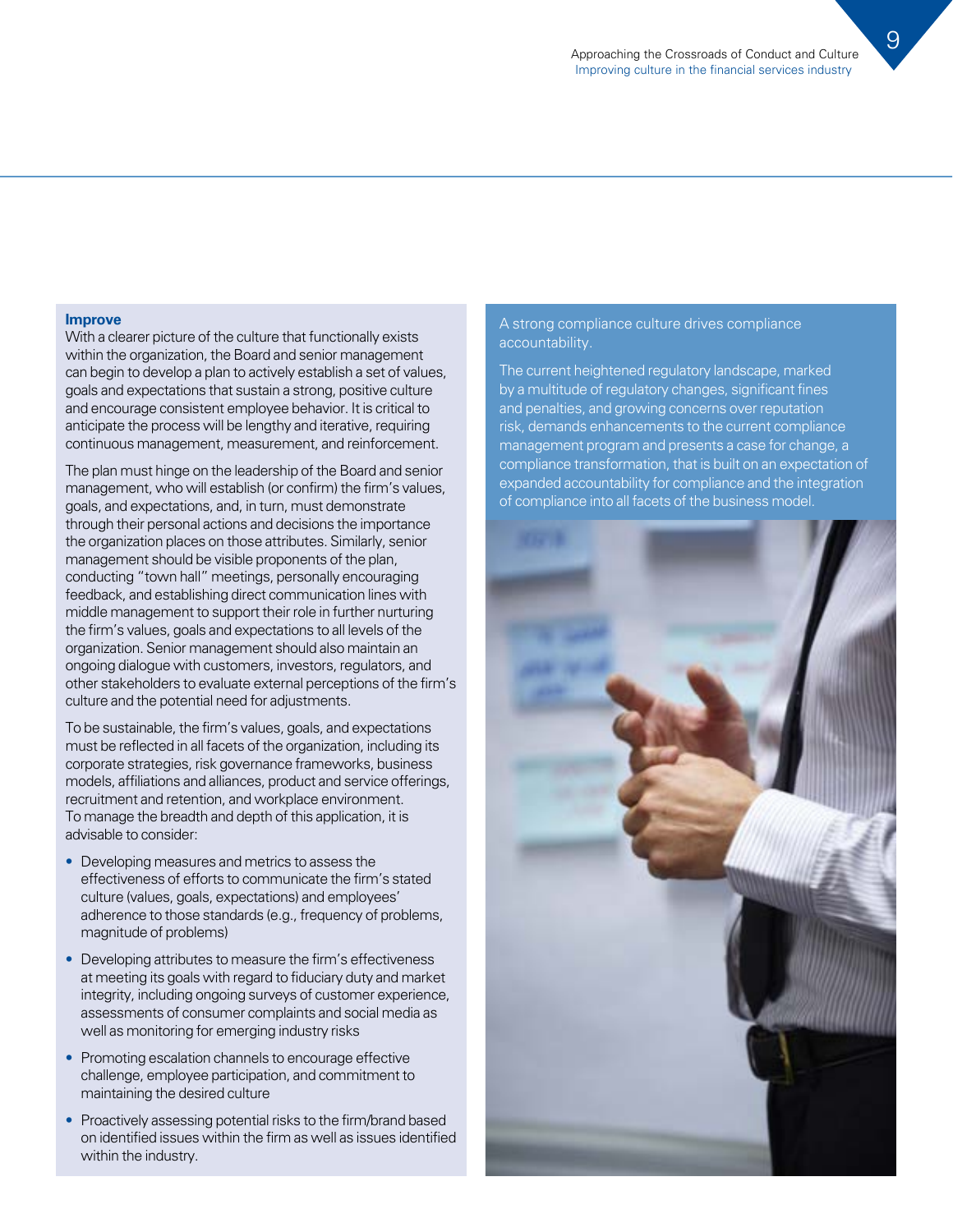

# **FIRMS THAT ARE MAKING PROGRESS IN THIS AREA ARE ASKING TOUGH QUESTIONS AND WORKING**  TOWARD HAVING CREDIBLE RESPONSES FOR THEIR GANIZATIONS AS WELL AS THEIR REGULATORS.

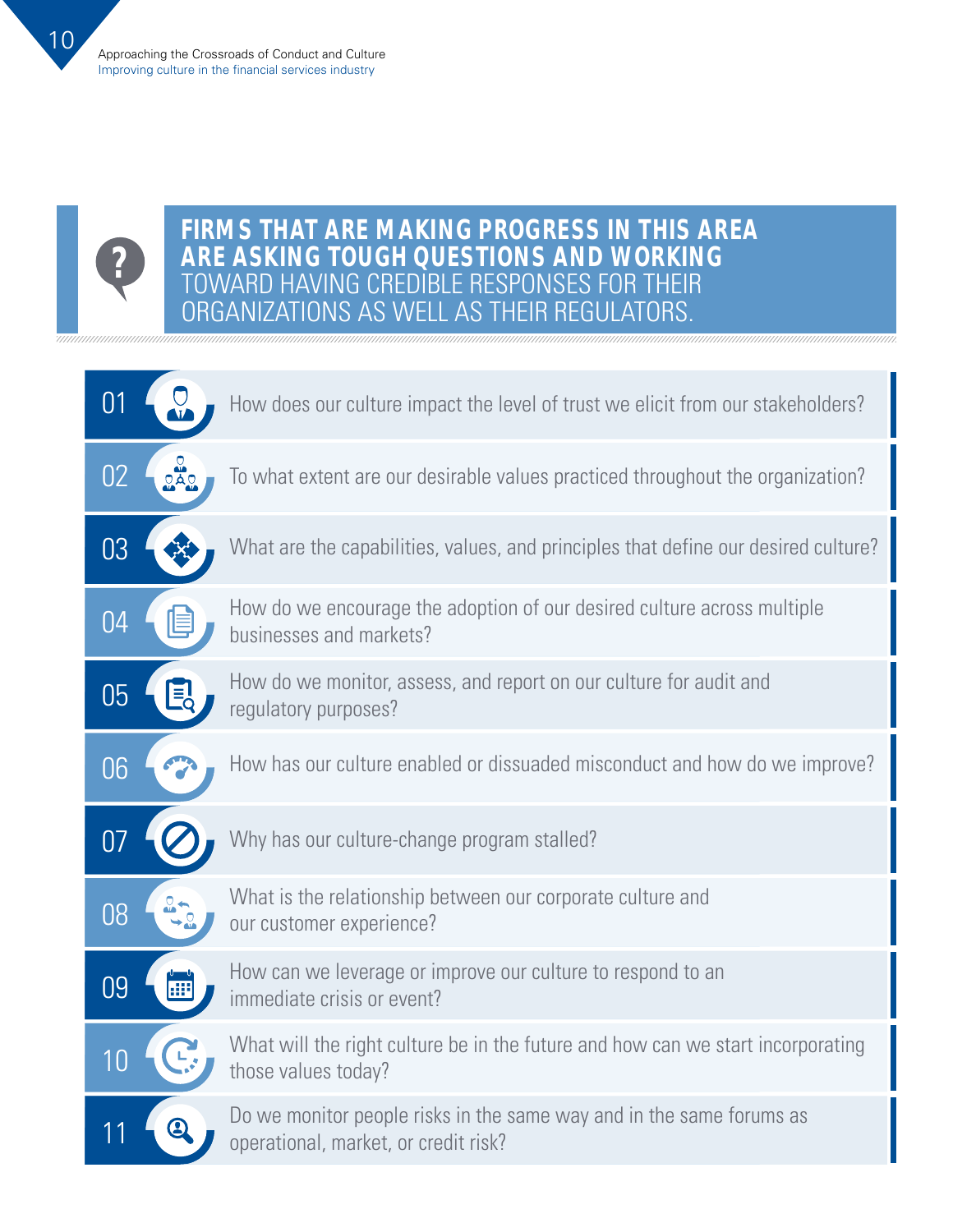11

### **Compensation and Culture**

A number of regulators have suggested that compensation structures can be used to enhance culture and promote financial stability by tying a portion of an individual's compensation to the long-term performance of the firm. As acknowledged by Federal Reserve Board Governor Daniel Tarullo, compensation frameworks can be important. "Assuming that they are able to discern factors that generally explain patterns of hiring, raises, promotions, demotions, and dismissals, employees receive very strong signals as to what those running the organization actually value. This set of signals has, I suspect, considerably more influence on employee behavior than a corporate statement of values or purposes, particularly if the system of rewards and punishments appears at odds with that statement."9

Compensation and incentives frameworks, including clawback and forfeiture provisions, could be designed to take into account conduct, credit, and market risks, as well as customer outcomes, thus aligning the interests of the individual with the values, goals, and expectations of the firm. Regulators are also looking to the relationship between incentives structures and individual accountability, and are increasingly initiating actions against individuals personally to account for their misconduct in addition to taking actions against their employers. Such actions can include monetary fines, sanctions, and industry bars.

Effectively measuring the influence that compensation structures may have on culture will only be possible if, after establishing the values, goals, and expectations, benchmark metrics related to performance measures or initiatives can be derived, which, if achieved, could be shown to correlate with meeting the culture standards. The measurement and assessment would also serve to inform management where additional training and communication is needed.

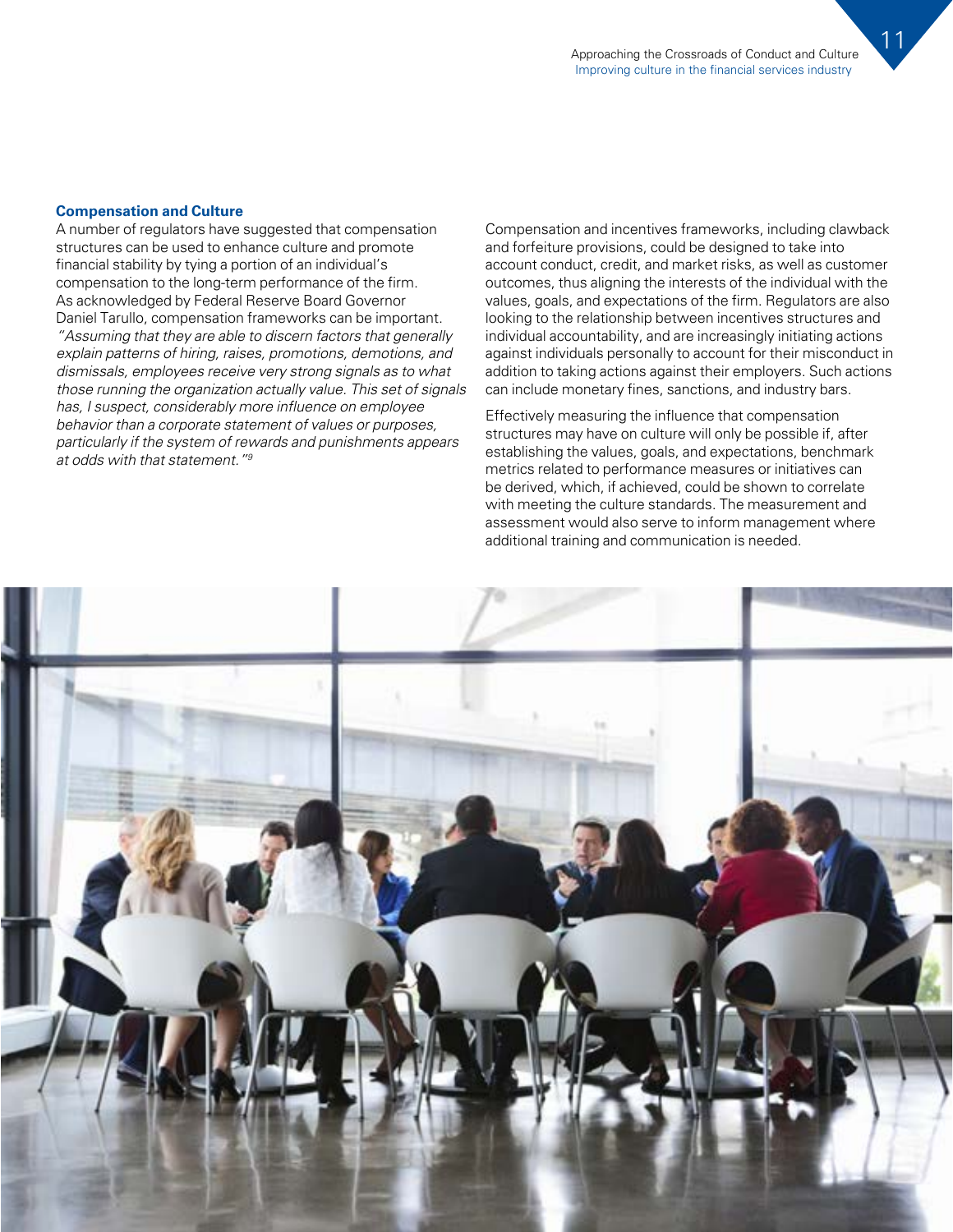

# **Footnotes:**

- Examples of misconduct as characterized by William C. Dudley, President and Chief Executive Officer of the Federal Reserve Bank of New York, October 20, 2014, Enhancing Financial Stability by Improving Culture in the Financial Services Industry. Remarks at the Workshop on Reforming Culture and Behavior in the Financial Services Industry.
- <sup>2</sup> Elizabeth Corley, Chief Executive Officer of Allianz Global Investors, and chair of the independent Market Practitioners Panel of the Fair and Effective Markets Review, as quoted in a February 19, 2015 article by Jenny Anderson for the New York Times.
- <sup>3</sup> William C. Dudley, President and Chief Executive Officer of the Federal Reserve Bank of New York, October 20, 2014, Enhancing Financial Stability by Improving Culture in the Financial Services Industry, Remarks at the Workshop on Reforming Culture and Behavior in the Financial Services Industry.
- 4 Martin Wheatley, Chief Executive of the Financial Conduct Authority, May 28, 2015, in a speech entitled Debating Trust and Confidence in Banking, given at the ResPublica Vocational Banking event.
- 5 William C. Dudley, President and Chief Executive Officer of the Federal Reserve Bank of New York, October 20, 2014, Enhancing Financial Stability by Improving Culture in the Financial Services Industry, Remarks at the Workshop on Reforming Culture and Behavior in the Financial Services Industry.
- <sup>6</sup> William C. Dudley, President and Chief Executive Officer of the Federal Reserve Bank of New York, October 20, 2014, Enhancing Financial Stability by Improving Culture in the Financial Services Industry, Remarks at the Workshop on Reforming Culture and Behavior in the Financial Services Industry.
- <sup>7</sup> The "ethic of reciprocity" is also referred to as the "Golden Rule" and is a concept that describes a "reciprocal," "two-way," relationship between one's self and others that involves both sides [equally,](https://en.wikipedia.org/wiki/Egalitarianism) and in a mutual fashion. Essentially, it states that people should treat others in a manner in which they themselves would like to be treated. The concept can be explained from the perspective of psychology, philosophy, sociology, and religion, and has been reflected in writings worldwide going back nearly 4,000 years.
- <sup>8</sup> Consistent with Financial Stability Board, Guidance on Supervisory Interaction with Financial Institutions on Risk Culture: A Framework for Assessing Risk Culture, April 7, 2014. <http://www.financialstabilityboard.org/wp-content/uploads/140407.pdf>
- 9 Daniel Tarullo, Federal Reserve Board Governor, October 20, 2014.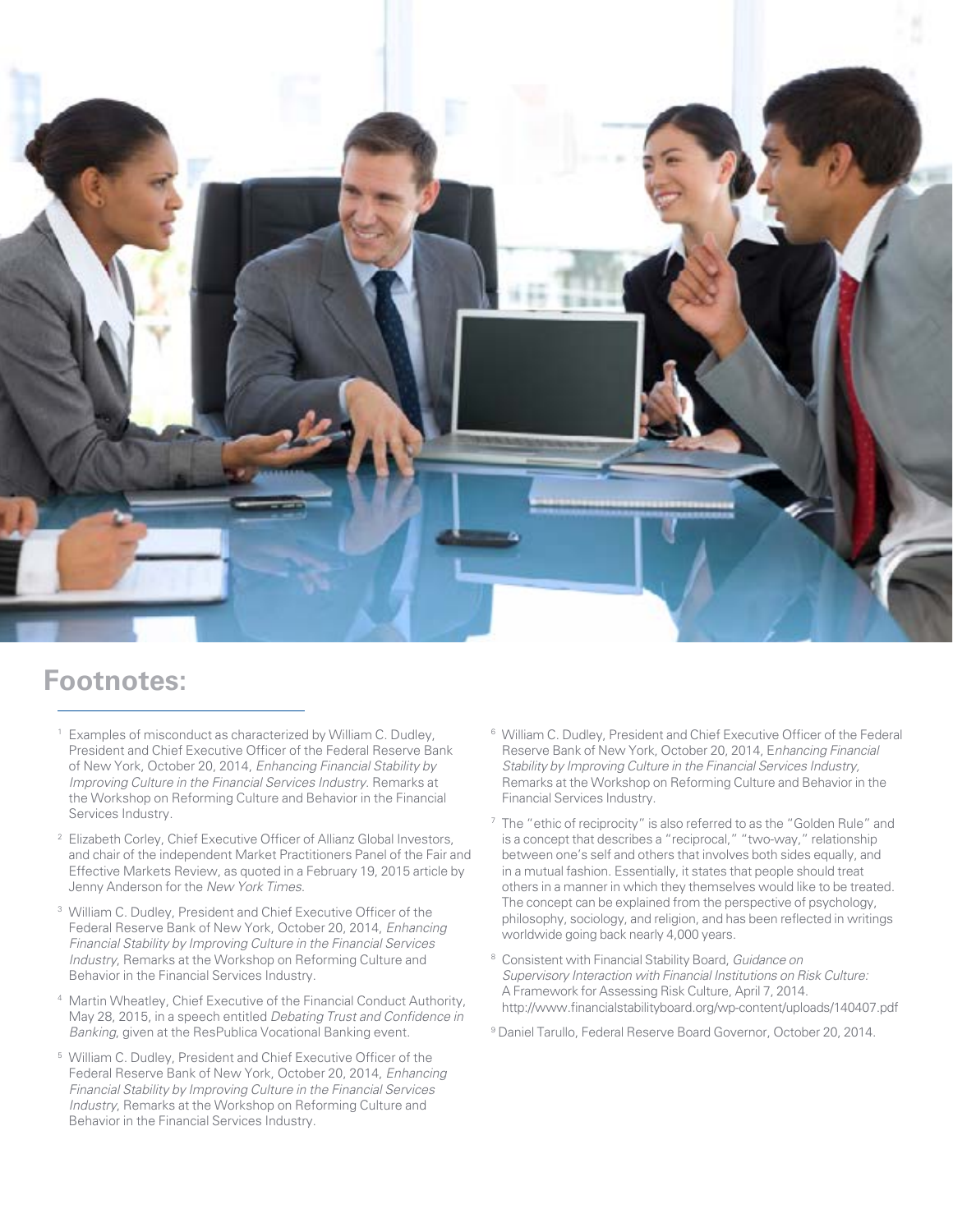# **Conclusion**

KPMG has observed that industry participants are quite familiar with the "whys" of heightened regulatory attention on culture but are less familiar with the "hows" of going about an evaluation of the culture within their own organizations. The task of managing risks related to the behaviors, choices, and values of individuals is clearly more problematic than managing to numerical thresholds or other quantifiable metrics. Risk management, however, is fundamental and familiar to the business of financial services and it lies at the heart of the regulatory focus on culture.

Boards of directors and senior management must gain an understanding of the culture that exists within their organizations and, to the extent they determine there is need for improvement, begin to develop a plan for making improvements. The broad concepts of tone from the top, accountability, effective challenge, and compensation/incentives are critical to this effort and should be reviewed closely by the Board and senior management as they are indicators of "good culture" and will guide regulatory reviews. Additionally, consideration should be given to the "tone at the middle," the access of the legal and compliance departments to the Board, and the opinions of customers, all of which can impact the effectiveness of cultural improvements. Firms should be prepared to document and explain their efforts, anticipating that regulators will want to understand the "what" and "why" of their efforts. KPMG's conceptual framework approach offers clients a way to begin the process of assessing, analyzing, and improving an organization's cultural environment.